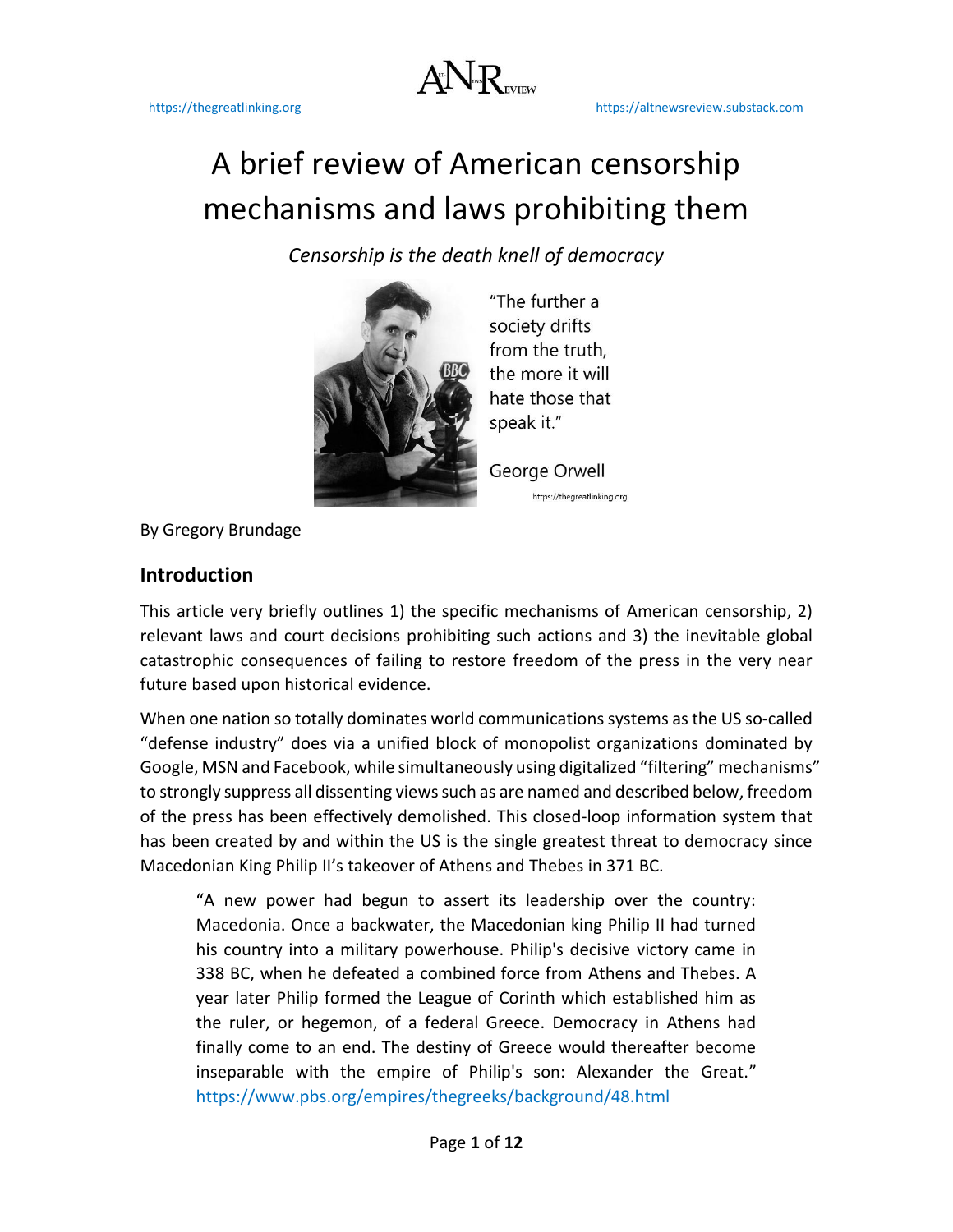

That, however was not a nuclear armed world and the dangers of the US defense department's usurpation of global information systems and consequent mortal wounding of freedom of the press at the foundation of democracy, creates the single greatest danger humanity has ever faced. The mechanisms described below are equivalent to the victory of Phillip II, as they represent only the interests of a relatively small group of militaristic interests and the tiny percentage of humanity invested in those interests. The inevitable consequences of creating and maintaining in perpetuity a monolithic militaristic world power totally dominated by a very small percentage of humanity are catastrophic.

People can close their eyes and try to live in denial of the realities of this process, however like the proverbial ostrich attempting to hide its head in the sand, there already have been and will continue to be catastrophic consequences, paid for by this and succeeding generations. The longer this "situation" continues unaddressed, the greater will be those catastrophic consequences.

This is not a US vs. China or Russia issue. This is not a US vs. people of color issue. This is an issue strongly affecting the entirety of humanity. For example, even within the US and Western Europe the ranks of the poor have grown enormously especially since the outbreak of COVID-19, and historically, radical economic polarizations have always led to implosions. When this occurs on a global scale, only the worst possible outcomes can be predicted.

**Government, and government sponsored censorship/manipulation of news in violation of First Amendment Rights, SCOTUS<sup>1</sup> decisions and other laws**

# **1960s Censorship mechanisms**

Council on foreign Relations and later CIA control of American Newspaper Guild (ANG) & Postal, Telephone & Telegraph International (PTTI) though Communication Workers of America (CWA) <http://www.hartford-hwp.com/archives/42a/126.html> also see: [http://www.carlbernstein.com/magazine\\_cia\\_and\\_media.php](http://www.carlbernstein.com/magazine_cia_and_media.php)

<sup>&</sup>lt;sup>1</sup> Supreme Court of the United States (SCOTUS)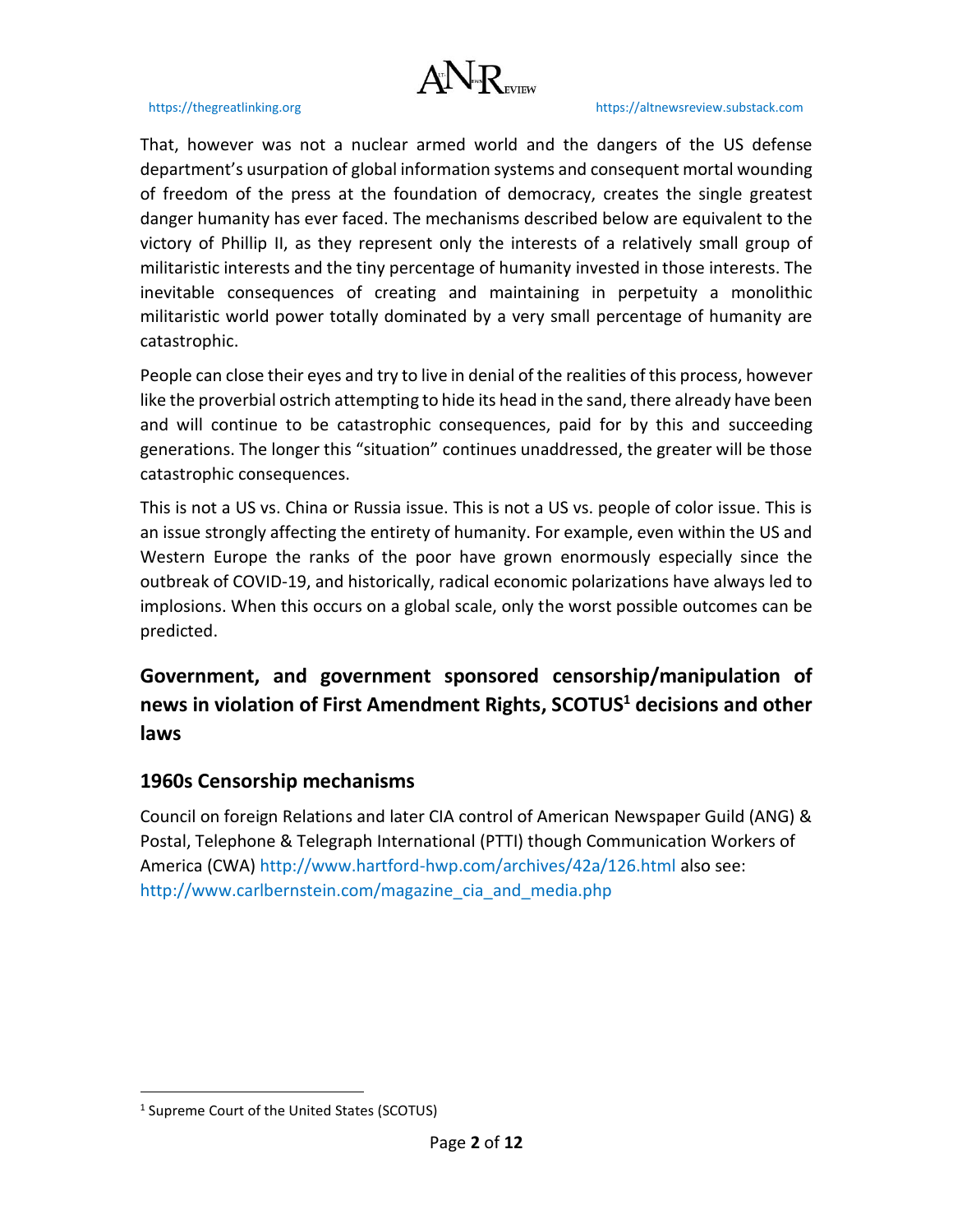# **Some of today's censorship mechanisms**

# **Harvard Kennedy School's Shorenstein Center on Media, Politics and Public Policy**

[https://www.hks.harvard.edu/faculty-research/policy-topics/science](https://www.hks.harvard.edu/faculty-research/policy-topics/science-technology-data/tackling-disinformation)[technology-data/tackling-disinformation](https://www.hks.harvard.edu/faculty-research/policy-topics/science-technology-data/tackling-disinformation)

# **US (State Department) Agency for Global Media - Global Engagement Center**

<https://www.usagm.gov/> [https://www.state.gov/bureaus-offices/under-secretary-for-public-diplomacy](https://www.state.gov/bureaus-offices/under-secretary-for-public-diplomacy-and-public-affairs/global-engagement-center/)[and-public-affairs/global-engagement-center/](https://www.state.gov/bureaus-offices/under-secretary-for-public-diplomacy-and-public-affairs/global-engagement-center/) <https://fas.org/sgp/crs/row/IN10744.pdf>

# **Mis-, Dis-, Malinformation (MDM) / Cybersecurity and Infrastructure Security Agency (CISA) formerly known as FBI's "Foreign Influence Task Force" (FTIF)**

<https://www.cisa.gov/mdm>

[https://thegrayzone.com/2020/06/05/the-fbi-launches-open-attack-on-foreign](https://thegrayzone.com/2020/06/05/the-fbi-launches-open-attack-on-foreign-alternative-media-outlets-challenging-u-s-foreign-policy/)[alternative-media-outlets-challenging-u-s-foreign-policy/](https://thegrayzone.com/2020/06/05/the-fbi-launches-open-attack-on-foreign-alternative-media-outlets-challenging-u-s-foreign-policy/)

<https://www.laprogressive.com/herald-tribune/>

<https://www.cyberscoop.com/iran-disinformation-irtvu-presstv/>

# **Atlantic Council's Digital Forensic Research Lab (DFRLab)**

<https://www.atlanticcouncil.org/in-depth-research-reports/dfrlab-china-reports> Page on: "Countering Chinese disinformation reports - In-Depth Research & Reports by Digital Forensic Research Lab" Related Experts: Iain Robertson

[https://thegrayzone.com/2020/04/20/trump-media-chinese-lab-coronavirus](https://thegrayzone.com/2020/04/20/trump-media-chinese-lab-coronavirus-conspiracy)[conspiracy](https://thegrayzone.com/2020/04/20/trump-media-chinese-lab-coronavirus-conspiracy)

The Atlantic Council's DFRLab runs similar kinds of smear campaigns against Russia.

<https://thegrayzone.com/2020/10/01/fbi-peacedata-russia-censorship/>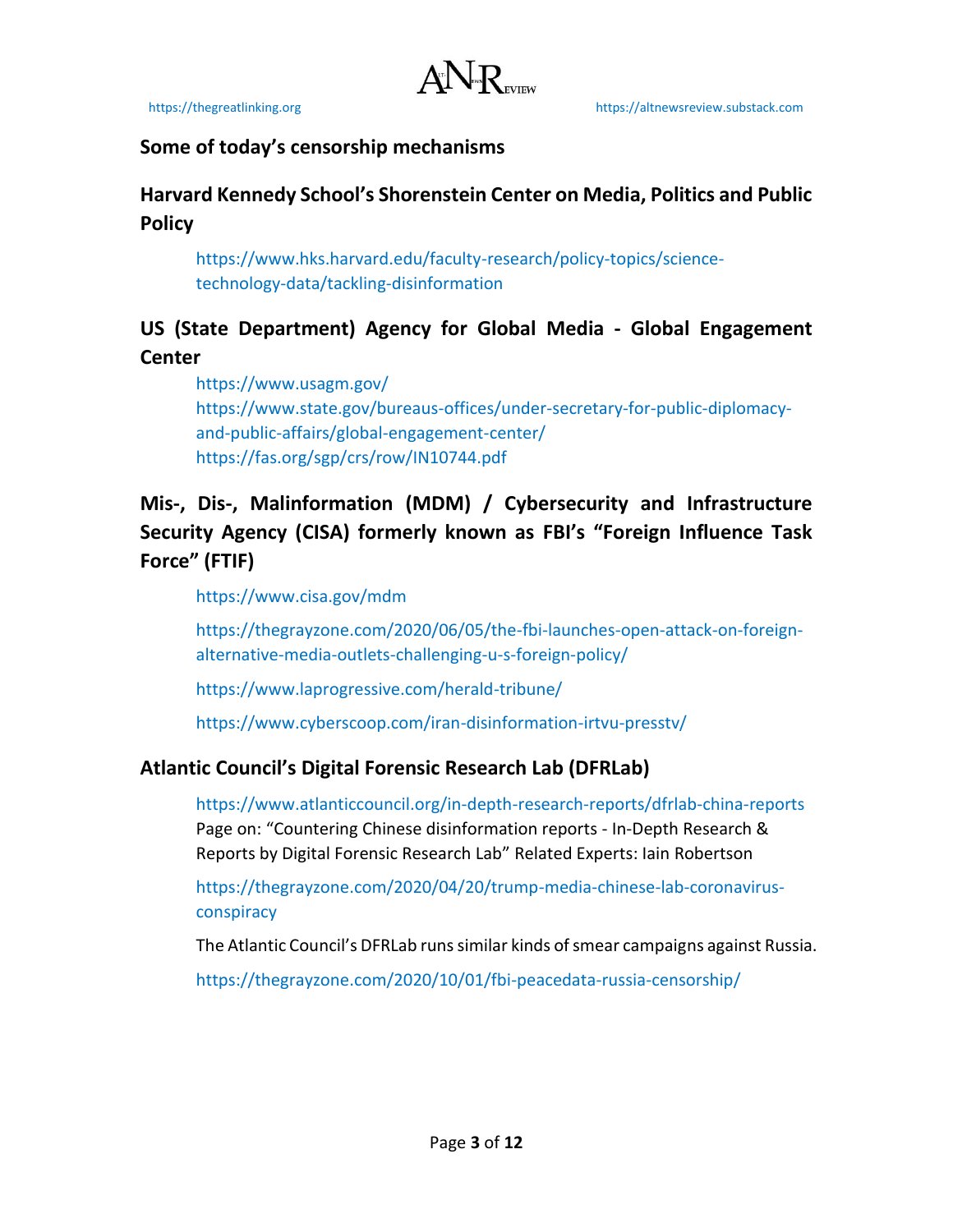

# **Graphika an FBI and a Pentagon-backed private intelligence firm**

Graphika terminates sites it finds "suspicious" without proof. ...shadowy tech firm Graphika, which has been a key institutional force driving Russiagate conspiracies in the US and Western Europe.



[https://thegrayzone.com/2019/12/08/us-uk-military-intelligence](https://thegrayzone.com/2019/12/08/us-uk-military-intelligence-apparatus-destroy-jeremy-corbyn/)[apparatus-destroy-jeremy-corbyn/](https://thegrayzone.com/2019/12/08/us-uk-military-intelligence-apparatus-destroy-jeremy-corbyn/)

Graphika's director of investigations, [Ben Nimmo](https://www.justsecurity.org/author/nimmoben/) is also a senior fellow at NATO's de facto think tank, the Atlantic Council, which is funded by the governments of the US, Britain, and the United Arab Emirates, along with NATO and the European Union. And he helps lead the Atlantic Council's Digital Forensic Research Lab.

# **USC Center on Public Diplomacy**

Acts as a front for a number of shadowy government propaganda organizations defaming China, Russia, Iran, Syria, etc.<https://uscpublicdiplomacy.org/> If an organization wants to publish very negative reviews about any of American DoD's target countries, this is the place to do it.

[https://uscpublicdiplomacy.org/pdhub/library/search/US%2520Foreign%2520Po](https://uscpublicdiplomacy.org/pdhub/library/search/US%2520Foreign%2520Policy%2520Tools%2520in%2520the%2520Era%2520of%2520Disinformation) [licy%2520Tools%2520in%2520the%2520Era%2520of%2520Disinformation](https://uscpublicdiplomacy.org/pdhub/library/search/US%2520Foreign%2520Policy%2520Tools%2520in%2520the%2520Era%2520of%2520Disinformation)

# **Coda Story – Anonymous attacks on western journalists who investigate D.C.'s narrative about China**

<https://thegrayzone.com/2020/08/18/us-government-funded-coda-story>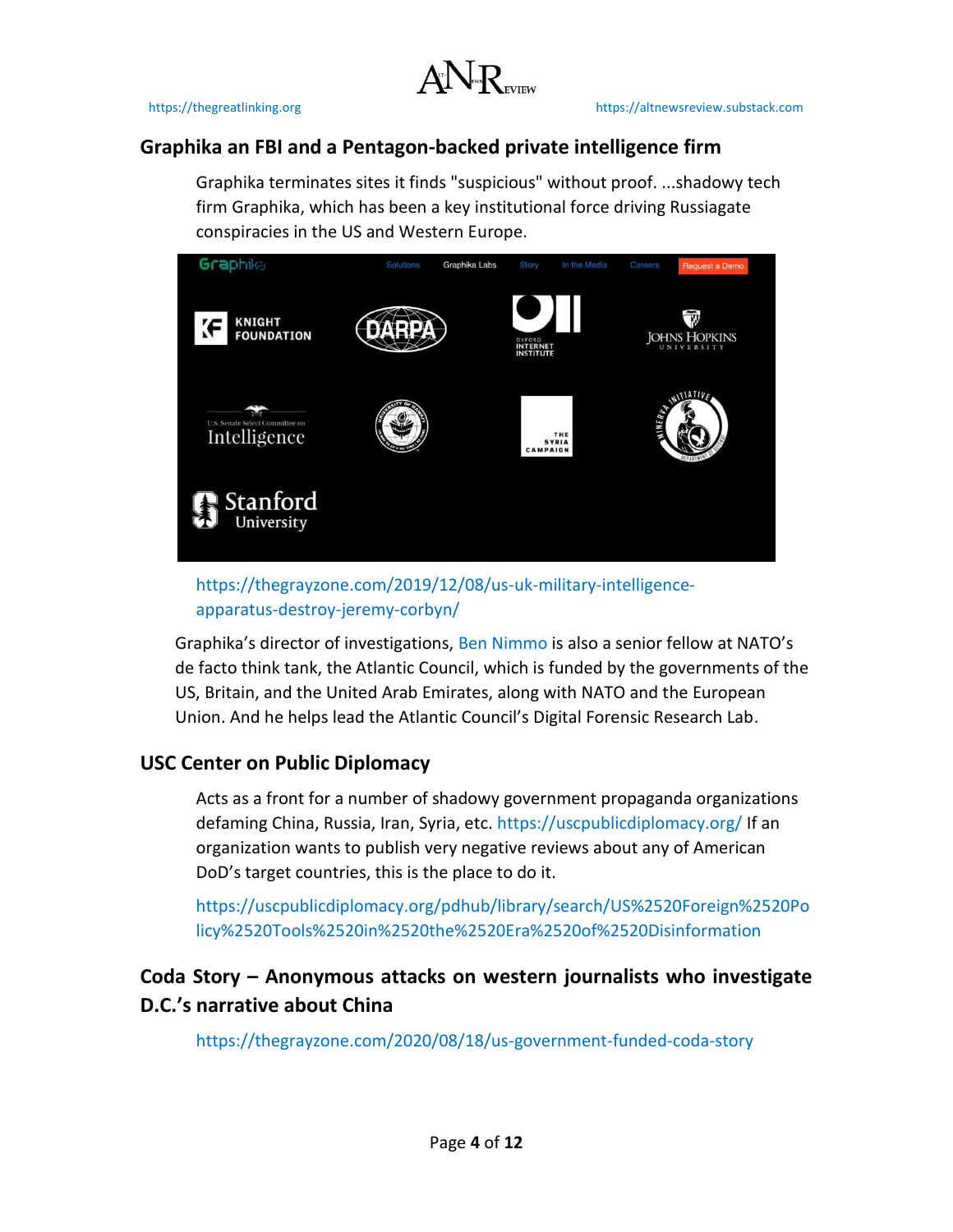# **Propaganda Or Not? (Propornot)**

Created a public black list for publications and journalists that might make Russia look good.

<http://www.propornot.com/p/the-list.html>

# **Under Secretary of State for Public Diplomacy and Public Affairs:**

Oversees three bureaus at the Department of State: [Educational and Cultural](https://en.wikipedia.org/wiki/Bureau_of_Educational_and_Cultural_Affairs)  [Affairs,](https://en.wikipedia.org/wiki/Bureau_of_Educational_and_Cultural_Affairs) [Public Affairs,](https://en.wikipedia.org/wiki/Bureau_of_Public_Affairs) and [International Information Programs.](https://en.wikipedia.org/wiki/Bureau_of_International_Information_Programs) Also reporting to the Under Secretary are the Office of Policy, Planning and Resources for Public Diplomacy and Public Affairs and the Advisory Commission on Public Diplomacy.

[https://www.fiia.fi/wp-content/uploads/2019/10/bp272\\_us-foreign-policy-tools](https://www.fiia.fi/wp-content/uploads/2019/10/bp272_us-foreign-policy-tools-in-the-era-of-disinformation.pdf)[in-the-era-of-disinformation.pdf](https://www.fiia.fi/wp-content/uploads/2019/10/bp272_us-foreign-policy-tools-in-the-era-of-disinformation.pdf)

# **Google's Censorship**

Google's biased algorithm is [legendary.](https://thegreatlinking.files.wordpress.com/2021/03/is-google-biased_article-list-w-links.docx) They accomplish this via [Google News lab](https://newsinitiative.withgoogle.com/google-news-lab) which has several well-funded subsidiary organizations.

# **The FEC's murder of News Neutrality**

This is clearly [illegal.](https://www.law.cornell.edu/uscode/text/47/202) The [conflicts of interest](https://economictimes.indiatimes.com/tech/internet/rolling-back-net-neutrality-can-spur-investments-in-economies-like-india-ajit-pai/articleshow/73181011.cms) by FEC Chairman Ajit Pai were solemnly overlooked.

# **Shadow Regulation**

Shadow Regulations are voluntary agreements between companies (sometimes described as codes, principles, standards, or guidelines) to regulate your use of the Internet, often without your knowledge.

Shadow Regulation has become increasingly popular after the monumental failure of restrictive Internet laws such as ACTA, SOPA and PIPA. This is because Shadow Regulation can involve restrictions that are as effective as any law, but without the need for approval by a court or parliament. Indeed, sometimes Shadow Regulation is even initiated by government officials, who offer companies the Hobson's choice of coming up with a "voluntary" solution, or submitting to government regulation.

<https://www.eff.org/issues/shadow-regulation>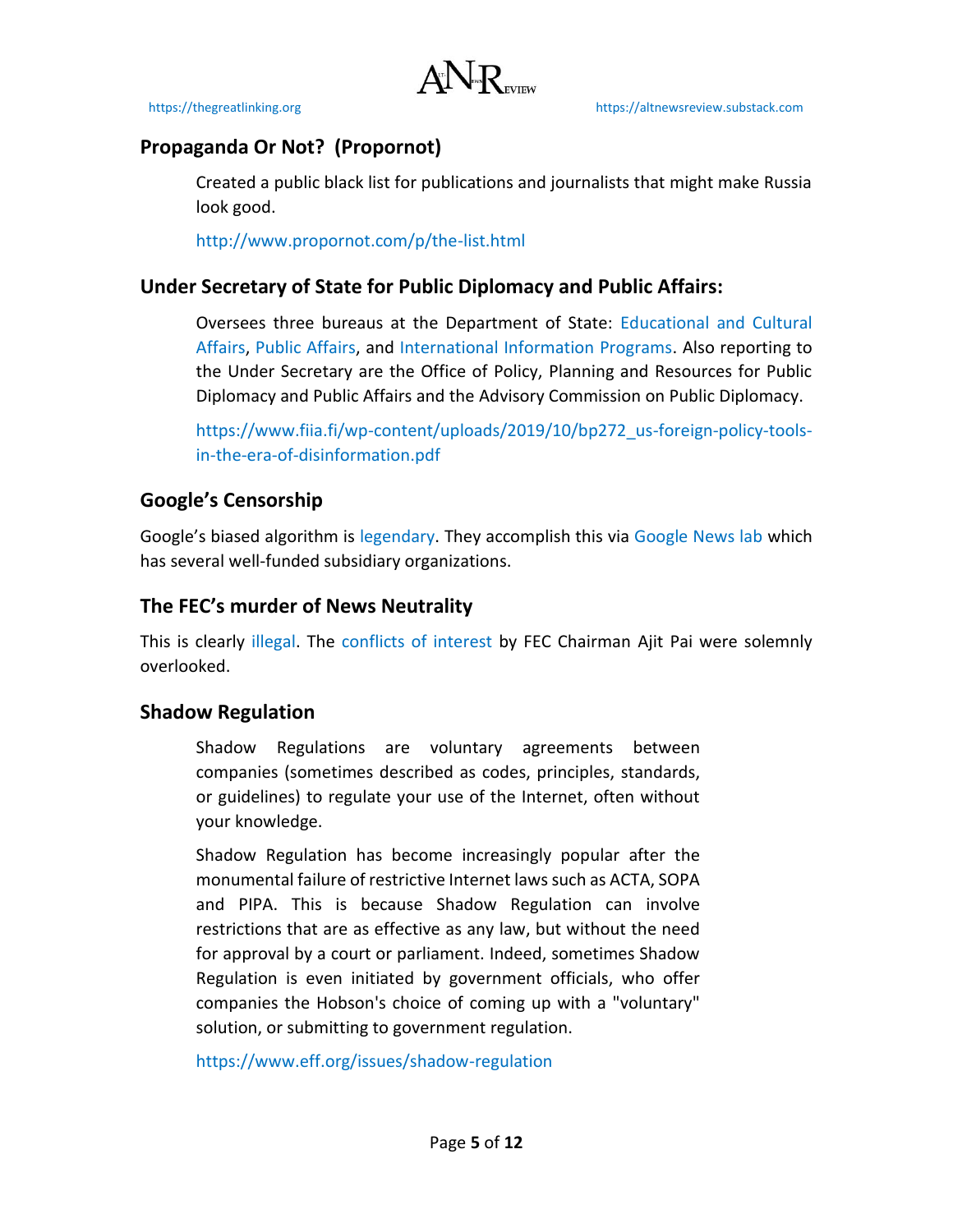

Censorship as it carried out by the above organizations is illegal according to a number of legislative and judicial precedents, including numerous Supreme Court Decisions and First Amendment rights however, it appears the USA is now in the midst of what can be called the 3<sup>rd</sup> Red Scare.

[https://thegreatlinking.files.wordpress.com/2021/06/alt-news-during-the-3rd-red](https://thegreatlinking.files.wordpress.com/2021/06/alt-news-during-the-3rd-red-scare.pdf)[scare.pdf](https://thegreatlinking.files.wordpress.com/2021/06/alt-news-during-the-3rd-red-scare.pdf) (This is a series of five articles I wrote relating to alt-news and the latest "Red Scare" in the US.)

# **American Laws Prohibiting Censorship**

First there is the  $1<sup>st</sup>$  Amendment of the Bill of Rights.

"Congress shall make no law respecting an establishment of religion, or prohibiting the free exercise thereof; or abridging the freedom of speech, or of the press; or the right of the people peaceably to assemble, and to petition the Government for a redress of grievances."

(One can presume it was placed as the 1<sup>st</sup> Amendment, not say, the 3<sup>rd</sup> or 27<sup>th</sup> for a reason.)

Perhaps today's US administration believes corporations can choose better leaders than [dumbed down](https://www.globalresearch.ca/the-dumbing-down-of-america-by-design/5395928) American voters. And thus democracy has become the anachronism of a bygone age. There is also the 14<sup>th</sup> Amendment that needs to be studiously ignored.

"No State shall make or enforce any law which shall abridge the privileges or immunities of citizens of the United States; nor shall any State deprive any person of life, liberty, or property, without due process of law; nor deny to any person within its jurisdiction the equal protection of the laws."

Those "little things" are competing against a multi-trillion dollar so-called "Defense Industry" budget. Forget them. Politicians can be bought. Attorney Generals can be dismissed and replaced. Nothing can stand in the way of the "defense industry" as it pushes the USA ever closer to the real "war to end all wars," and quite possibly "civilization" as we know it. But what about oaths sworn by public officials to protect the security of the United States? Empty formalisms, nothing more.

The most definitive Supreme Court decisions in this matter were:

*Yates v. United States, 354 U.S. 298* **(1957)** <https://supreme.justia.com/cases/federal/us/354/298/>

<https://www.law.cornell.edu/supremecourt/text/354/298>

Leaders of the Communist Party in California vs. USA. Decision: The state must prove "imminent threat" to suppress news, which they could not do and so lost this landmark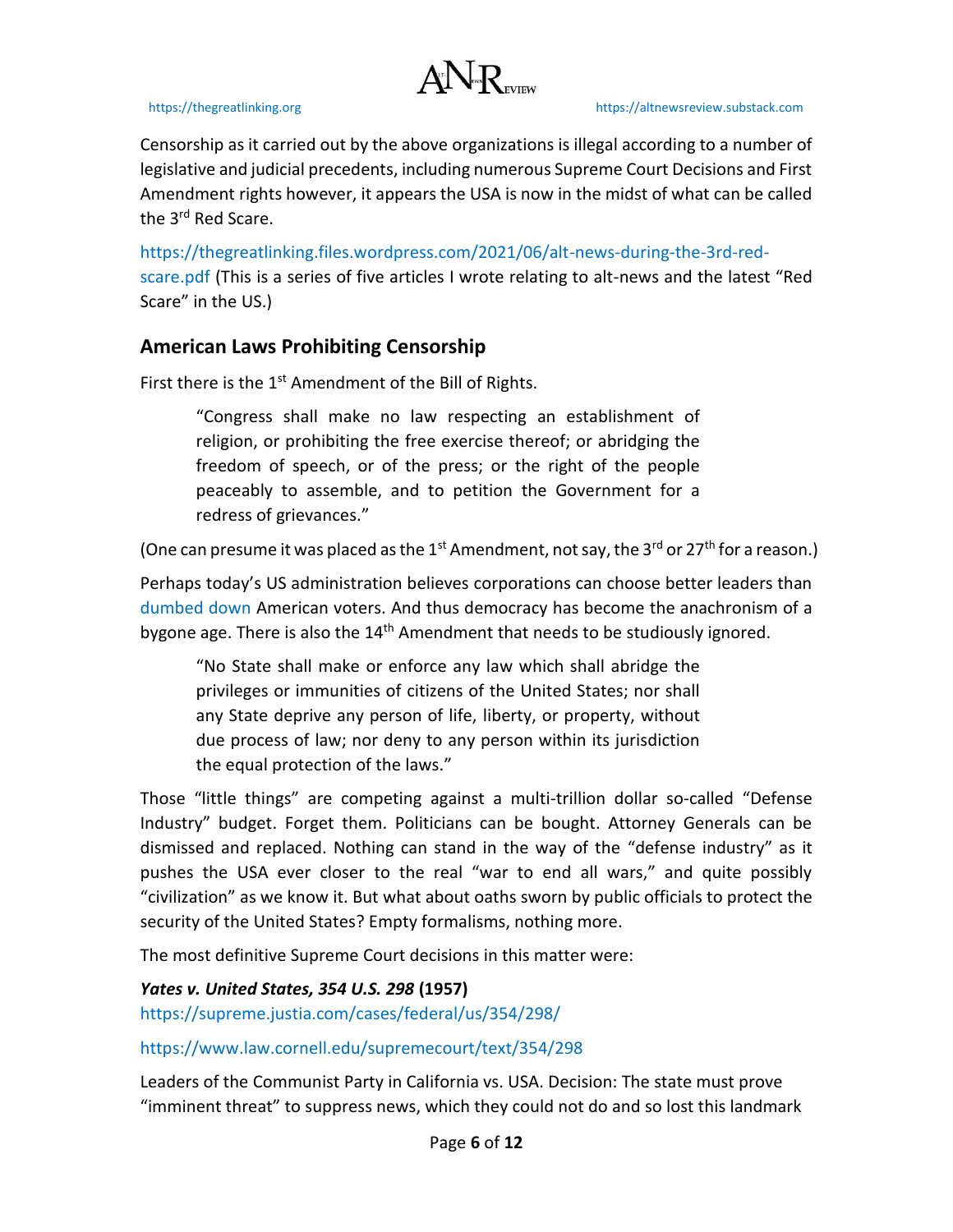# $\Lambda$  NR

case. The First Amendment right to freedom of the press was upheld. This decision was the primary factor that brought the  $2^{nd}$  Red Scare to an end. But! Back then some people had some respect for law, unlike today.

### *Brandenburg v. Ohio, 395 U.S. 444 (1969)*

<https://supreme.justia.com/cases/federal/us/395/444/> (Right wing militia)

<https://www.law.cornell.edu/supremecourt/text/395/444>

## *Red Lion Broadcasting Co., Inc. v. FCC***, 395 U.S. 367 (1969)**

<https://supreme.justia.com/cases/federal/us/395/367/>

["Safeguarding the public's ri](https://aflcio.org/about/leadership/statements/media-monopolies-threat-american-democracy)ght to "an uninhibited marketplace of ideas" requires diversity among those who own and control media outlets, to ensure that Americans remain free to choose among many sources of information, viewpoints, and ideas."

### *New York Times v. United States***, 403 U.S. 713 (1971)**

<https://supreme.justia.com/cases/federal/us/403/713/>The United States, which brought these actions to enjoin publication in the New York Times and in the Washington Post of certain classified material, has not met the "heavy burden of showing justification for the enforcement of such a [prior] restraint."

[https://www.lexisnexis.com/community/casebrief/p/casebrief-n-y-times-co-v-united-](https://www.lexisnexis.com/community/casebrief/p/casebrief-n-y-times-co-v-united-states)

[states](https://www.lexisnexis.com/community/casebrief/p/casebrief-n-y-times-co-v-united-states) The Court held that the government did not meet its burden of showing justification for the imposition of a prior restraint of expression. Furthermore, it stated that under the First Amendment, the press must be left free to publish news, whatever the source, without censorship, injunctions, or prior restraints, and that the guarding of military and diplomatic secrets at the expense of informed representative government was not justified.

<https://www.law.cornell.edu/wex/media> The Supreme Court found that there is a heavy presumption against prior restraint of the press, and that the respondent's (here, the United States) vague use of the word "security" is not enough to overcome the importance of the freedom of the press guaranteed by the First Amendment.

The following are also relevant cases:

- *Rex v. Zenger* (1735)
- *People v. Croswell* (1804)
- *Near v. Minnesota* (1931) A state law allowing prior restraint was unconstitutional. This decision also extended protection of press freedom to the states through the Fourteenth Amendment.
- *New York Times v. Sullivan* (1964)
- *Garrison v. Louisiana* (1964)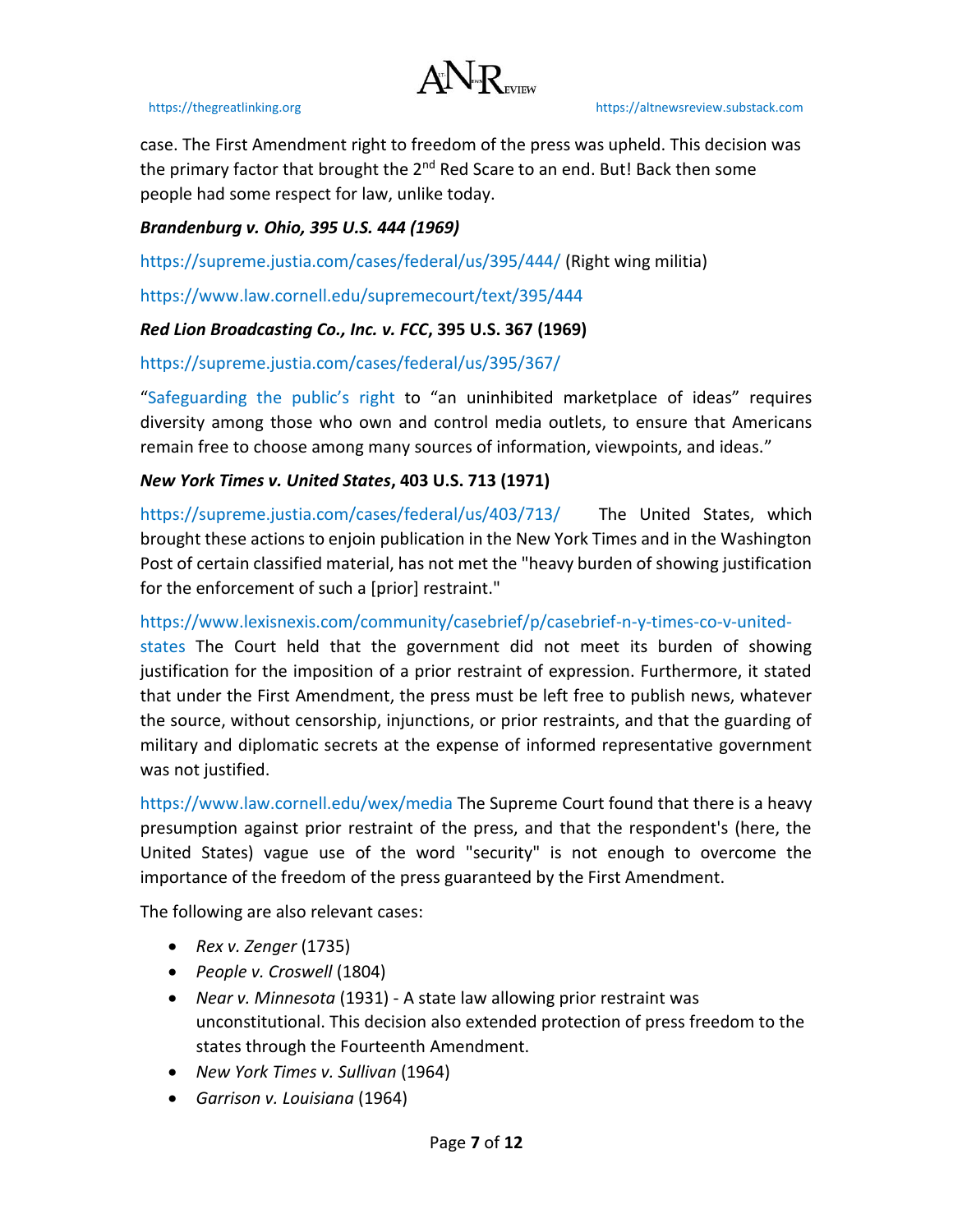

- *Curtis Publishing Co. v. Butts and AP v. Walker* (1967)
- *Nebraska Press Association v. Stuart* (1976)
- *Hustler v. Falwell* (1988)

There are also a large number of international treaties the US has signed relating to freedom of expression and the press.

# **International Treatise & Laws Prohibiting Censorship**

• The United Nations 1948 Universal Declaration of Human Rights (UDHR) – Article 19 Everyone has the right to freedom of opinion and expression; this right includes freedom to hold opinions without interference and to seek, receive and impart information and ideas through any media and regardless of frontiers.

For a link library relating to international treatise and foundation international law relating to freedom of expression and press, see:

<https://www.ohchr.org/EN/Issues/FreedomOpinion/Pages/Standards.aspx>

Treasonous judges and presstitutes have pieces of silver and gold showered upon them and are praised to the heavens now, but in the histories to come they will be viewed as lower than the lowest of slaves for they sold their own integrity and the freedom of others for that silver and gold, whereas slaves had their freedom stolen from them.

# **Absolute Political Corruption**

The 2010 Supreme Court Decision in *Citizens United Vs. FEC* was a landmark case leading to today's anonymous donations of [unlimited amounts of money,](https://www.brennancenter.org/our-work/analysis-opinion/citizens-united-decade-super-pacs) which can be translated into [unlimited corruption,](https://www.opensecrets.org/political-action-committees-pacs/super-pacs/2020) distilled in a small erroneous comment in the Citizen's United decision relating to *quid pro quo*.

For a history of this treacherous decline into absolute lawless barbarism by the Supreme Court, see: [https://www.fec.gov/legal-resources/court-cases](https://www.fec.gov/legal-resources/court-cases/) They forged the chains that killed off the last vestiges of the dying democracy and enslaved the world. Those same platinum chains now hold them hostage too. What sublime irony.

# **Conflict of Interest issues**

- [https://readsludge.com/2020/01/13/the-members-of-congress-who-profit](https://readsludge.com/2020/01/13/the-members-of-congress-who-profit-from-war/)[from-war/](https://readsludge.com/2020/01/13/the-members-of-congress-who-profit-from-war/)
- [https://www.thedailybeast.com/firm-tied-to-biden-contenders-tony-blinken](https://www.thedailybeast.com/firm-tied-to-biden-contenders-tony-blinken-lloyd-austin-michele-flournoy-looks-to-cash-in-on-covid-response)[lloyd-austin-michele-flournoy-looks-to-cash-in-on-covid-response](https://www.thedailybeast.com/firm-tied-to-biden-contenders-tony-blinken-lloyd-austin-michele-flournoy-looks-to-cash-in-on-covid-response)
- <https://prospect.org/world/how-biden-foreign-policy-team-got-rich/>
- <https://www.rt.com/op-ed/508991-caitlin-johnstone-biden-raytheon>
- <https://www.politico.com/story/2016/03/tom-daschle-officially-lobbyist-221334>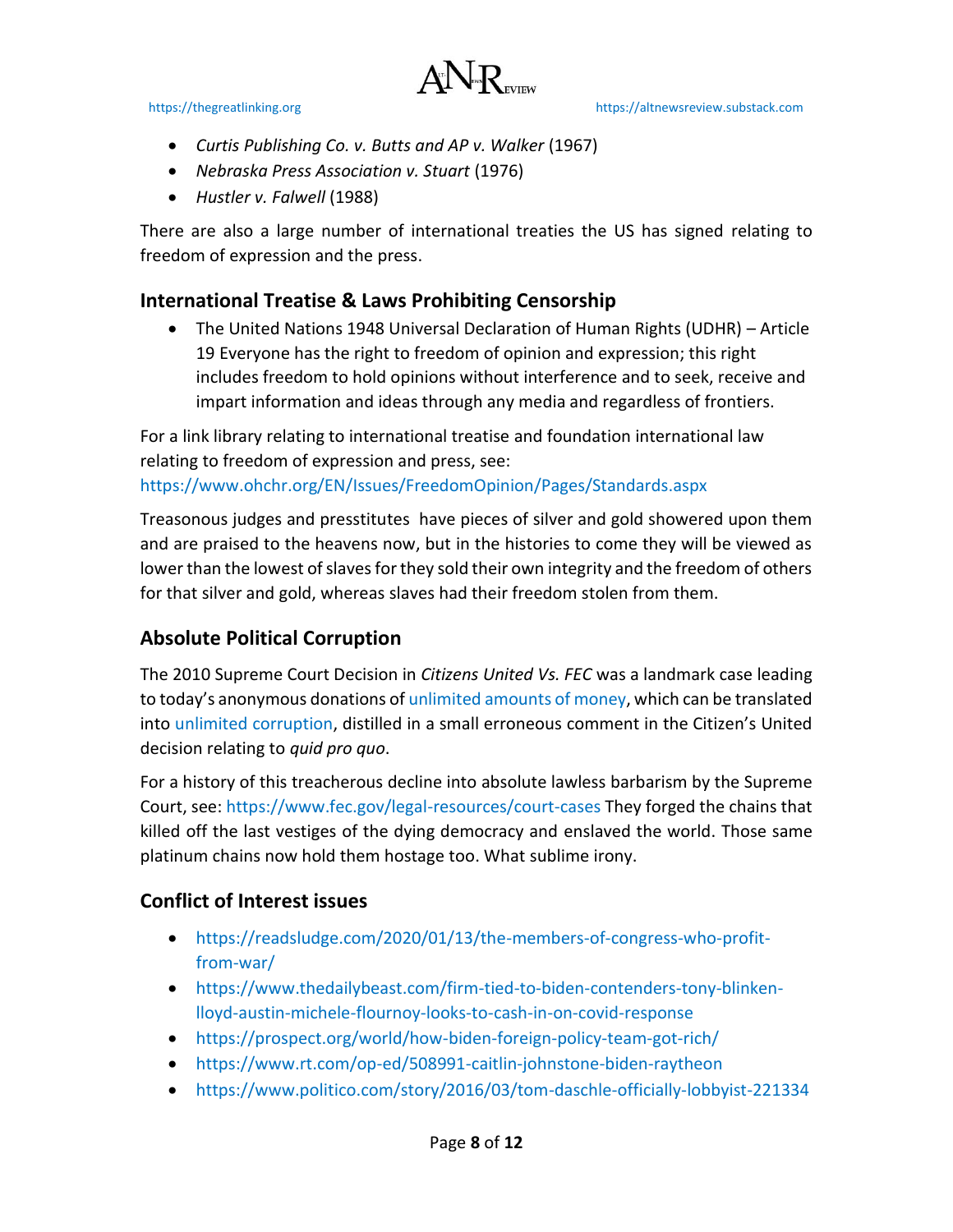

• <https://undocs.org/pdf?symbol=en/A/RES/51/59>

# **One can also just blow up the newspapers**

Anyone who says that the USA is not censoring news is full of beans.

**On February 22, 1975 the office of Milwaukee's leading alt-newspaper at the time, the Bugle American was blown up.** 

 $ANR$ 



**It was widely believed that the Milwaukee Police Department's Red Squad was responsible.**

[https://www.wuwm.com/regional/2018-02-09/whatever-happened-to-milwaukees](https://www.wuwm.com/regional/2018-02-09/whatever-happened-to-milwaukees-alternative-newspaper-the-bugle)[alternative-newspaper-the-bugle](https://www.wuwm.com/regional/2018-02-09/whatever-happened-to-milwaukees-alternative-newspaper-the-bugle)

[https://milwaukeerecord.com/city-life/remembering-bugle-american-office-totally-got](https://milwaukeerecord.com/city-life/remembering-bugle-american-office-totally-got-firebombed/)[firebombed/](https://milwaukeerecord.com/city-life/remembering-bugle-american-office-totally-got-firebombed/)

[https://archive.jsonline.com/news/obituaries/uwm-professor-sued-won-access-to](https://archive.jsonline.com/news/obituaries/uwm-professor-sued-won-access-to-police-files-on-activists-b99310015z1-266946661.html/)[police-files-on-activists-b99310015z1-266946661.html](https://archive.jsonline.com/news/obituaries/uwm-professor-sued-won-access-to-police-files-on-activists-b99310015z1-266946661.html/)

[https://en.wikipedia.org/wiki/Red\\_Squad](https://en.wikipedia.org/wiki/Red_Squad)

Also see: Armstrong, David. *A Trumpet to Arms: Alternative Media in America* (Houghton Mifflin, 1981), p. 148-149 et seq.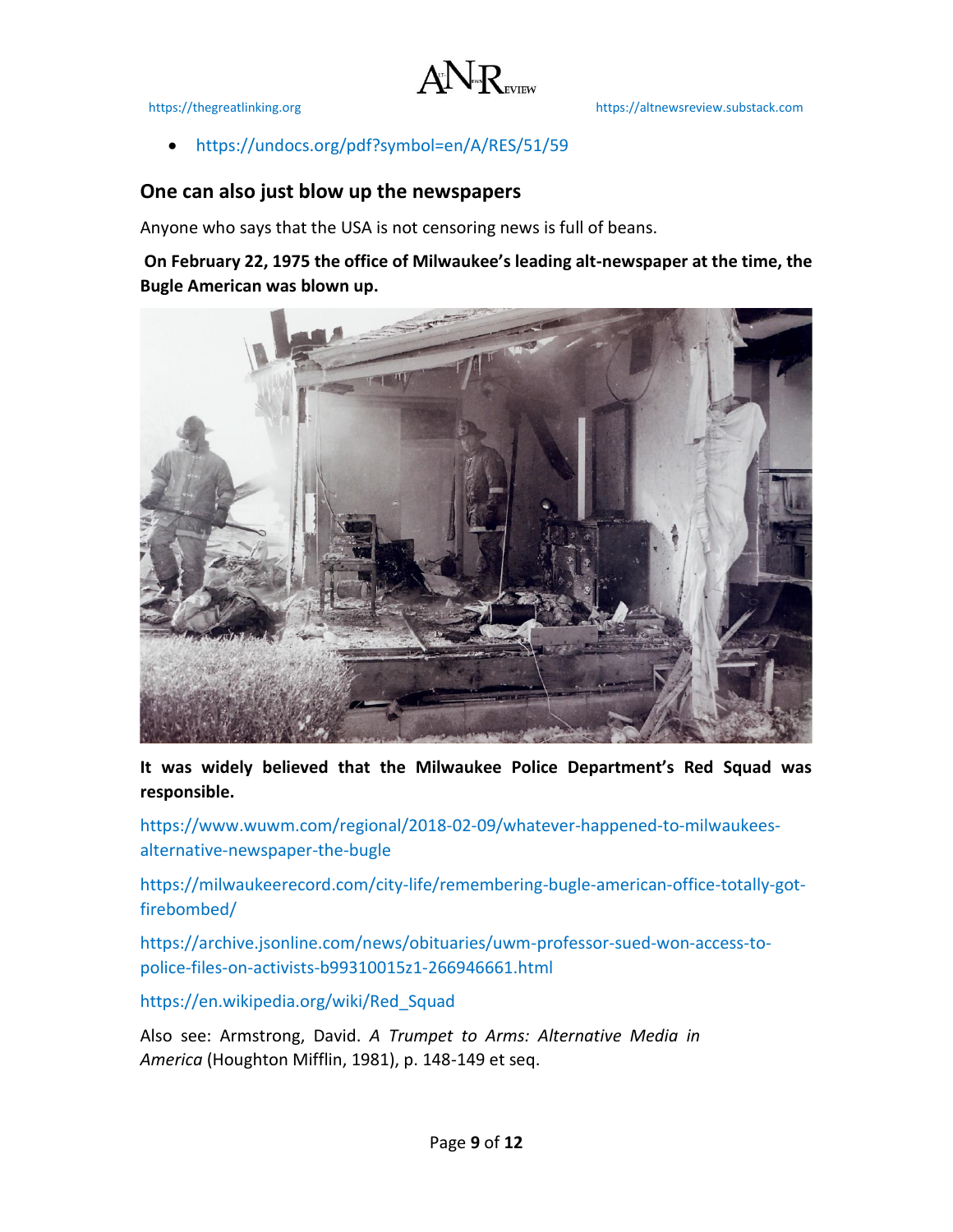

The lawlessness of the US is a contagious disease. America's closest allies also bomb press buildings in an attempt to [silence the truth](https://www.middleeastmonitor.com/20210515-israel-decimates-building-housing-foreign-media-in-gaza/) and spread terror to those who tell the truth.

 $A N R$ 

## **Israel decimates building housing foreign media in Gaza**

The 13-story al-Jalaa tower, one of Gaza's oldest multi-story buildings, had a total of 60 units, including offices of media companies, legal firms, and doctors, May 15, 2021

[https://www.middleeastmonitor.com/20210515-israel](https://www.middleeastmonitor.com/20210515-israel-decimates-building-housing-foreign-media-in-gaza/)[decimates-building-housing-foreign-media-in-gaza/](https://www.middleeastmonitor.com/20210515-israel-decimates-building-housing-foreign-media-in-gaza/)



[https://i1.wp.com/www.middleeastmonitor.com/wp](https://i1.wp.com/www.middleeastmonitor.com/wp-content/uploads/2021/06/cover.jpeg?w=960&quality=85&strip=all&zoom=1&ssl=1)[content/uploads/2021/06/cover.jpeg?w=960&quality=85&strip=all&zoom=1&ssl=1](https://i1.wp.com/www.middleeastmonitor.com/wp-content/uploads/2021/06/cover.jpeg?w=960&quality=85&strip=all&zoom=1&ssl=1)

The USA and its' criminal state allies' politicians can point accusing fingers at other countries for censorship of the news, but when they do, it, it's AOK.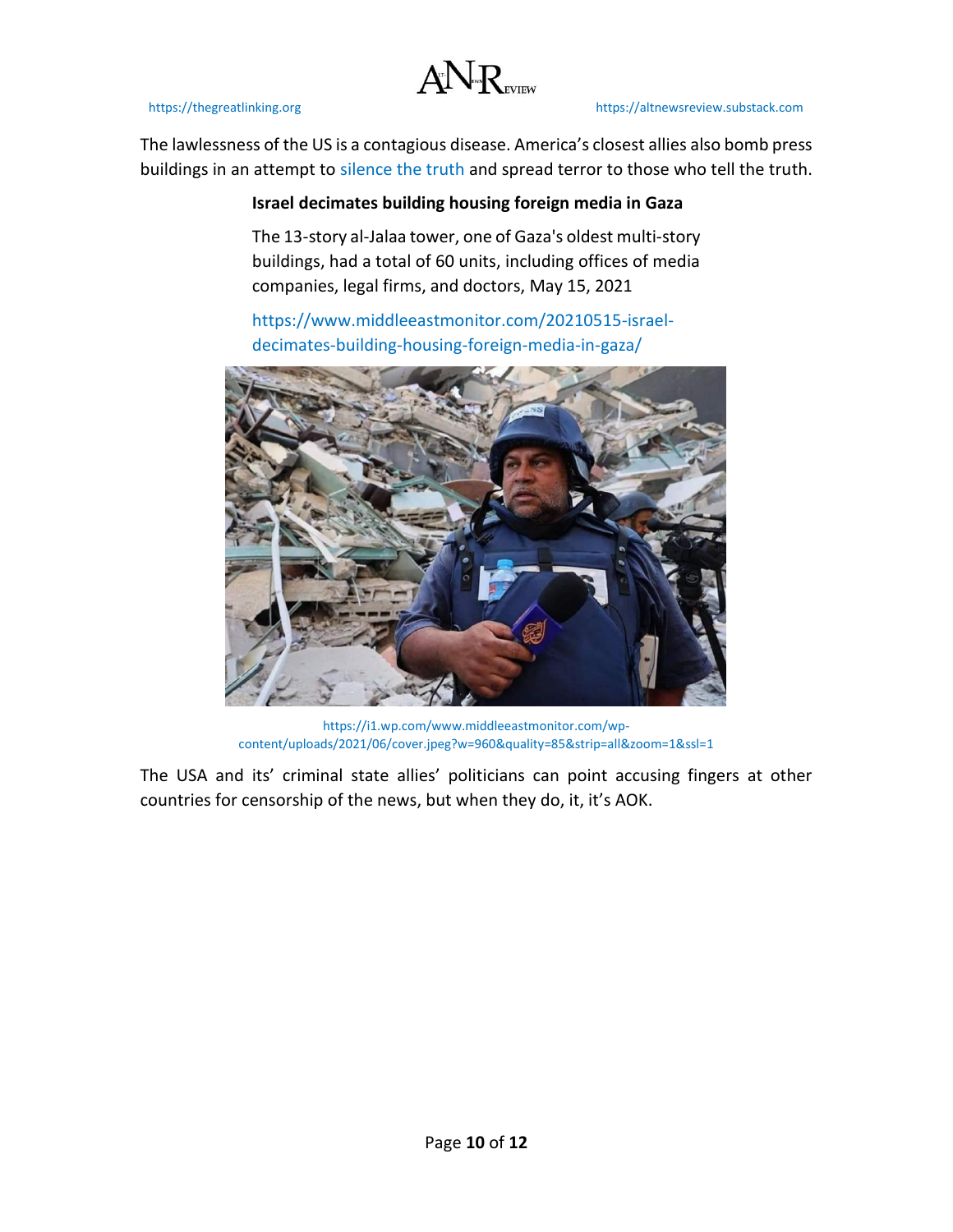# $A N R$

### [https://thegreatlinking.org](https://thegreatlinking.org/) [https://altnewsreview.substack.com](https://altnewsreview.substack.com/)



[https://www.middleeastmonitor.com/20210614-israel-must-be-held-to-account-for-targeting-journalists](https://www.middleeastmonitor.com/20210614-israel-must-be-held-to-account-for-targeting-journalists-africa-union-says/)[africa-union-says/](https://www.middleeastmonitor.com/20210614-israel-must-be-held-to-account-for-targeting-journalists-africa-union-says/)

Unlike other countries in the US legal precedents from court decisions become law. Thus, for example Supreme Court decisions in effect constitute laws; "case law" is the collection of past legal decisions written by courts and similar tribunals in which the law was analyzed for deciding current cases. These past decisions are called "case law", or precedents.

What does one call people who violate so many laws? Criminals.

On left Jimmy Carter

- El Salvador
- Guatemala
- Angola
- Afghanistan

**Second from left Bill Clinton** - Balkans

- Iraq - Sudan - Rwanda **Center Left** George H.W. Bush - Gulf War
- 
- Panama
- Somalia

# **Five War Criminals**



**Center Right** George W. Bush - Iraq - Afghanistan On right Barak Obama

- Libya
- Syria
- Yemen
- Afghanistan
- Ukraine

How long did each of the children they murdered suffer before they died? It depends, each one was unique.

When criminals work together in violation of laws, what are they called? Gangsters.

What law is usually used to prosecute gangsters?